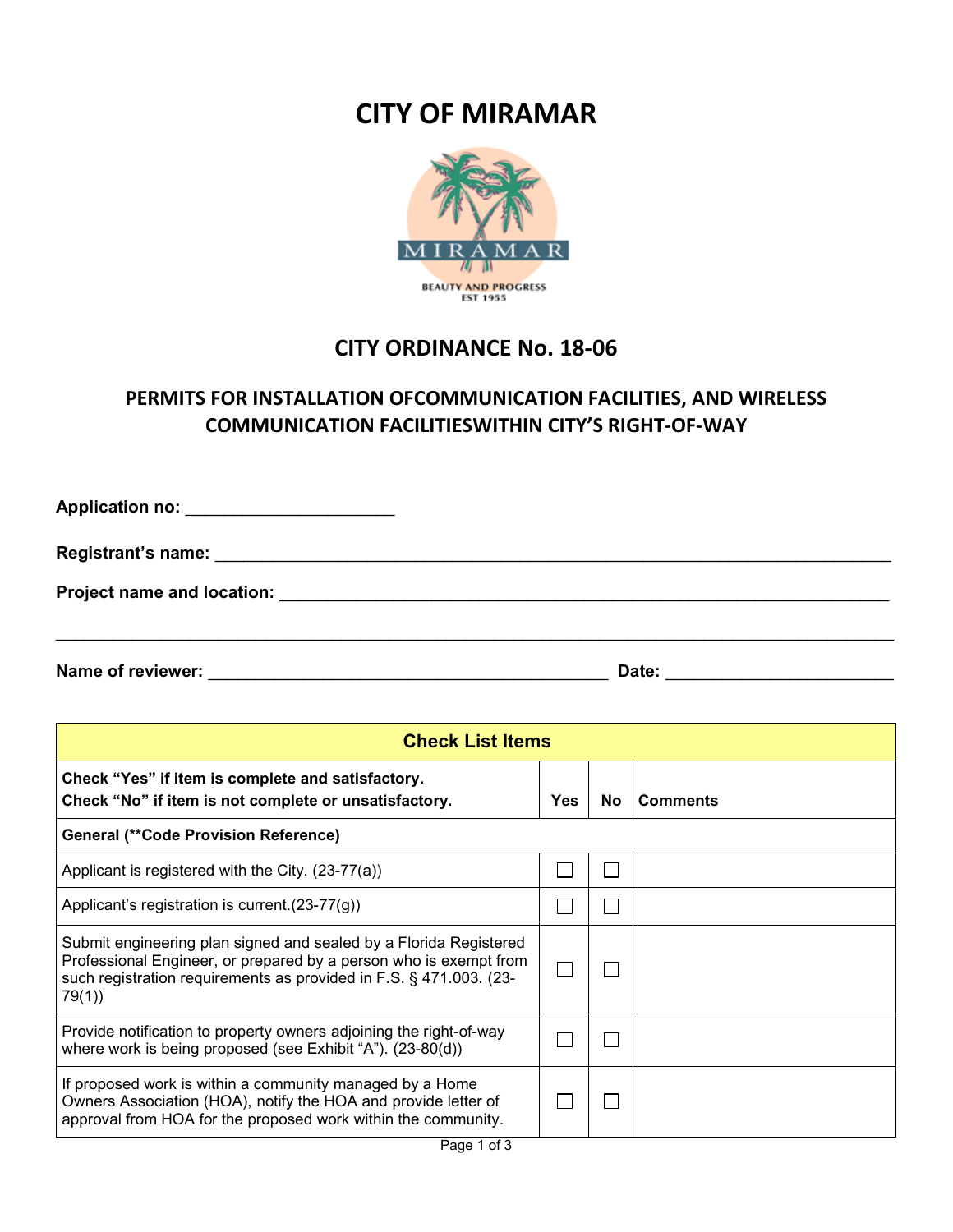| When applicable and at the discretion of the City Manager or<br>designee, hold a public meeting to discuss project with residents<br>notified above. Provide report listing issues raised by the residents<br>and the resolutions that were reached on the issues. Report must be<br>provided no later than 10 days after meeting. (23-79(13)) (23-80(d))                                                       |  |  |
|-----------------------------------------------------------------------------------------------------------------------------------------------------------------------------------------------------------------------------------------------------------------------------------------------------------------------------------------------------------------------------------------------------------------|--|--|
| <b>Plans Review</b>                                                                                                                                                                                                                                                                                                                                                                                             |  |  |
| Plans identify the public right-of-way boundaries and any public<br>utility easements. $(23-80(c))$                                                                                                                                                                                                                                                                                                             |  |  |
| Plans identify the location and size of the proposed facilities. (23-<br>79(3)                                                                                                                                                                                                                                                                                                                                  |  |  |
| A maximum of 2 ground equipment boxes (> 6 cu. ft. each) may be<br>grouped together in one single location. Such locations shall be<br>spaced a minimum of 300' from each other along the same side of<br>the street. $(23-81(h))$                                                                                                                                                                              |  |  |
| Ground equipment boxes shall not exceed 45 cu. ft. and/or 5' high.<br>$(23-81)(h))$                                                                                                                                                                                                                                                                                                                             |  |  |
| Other equipment attached to poles shall not exceed 17 cu. ft. in<br>volume. (23-81(b))                                                                                                                                                                                                                                                                                                                          |  |  |
| The size and height of poles shall not exceed the height of other<br>existing poles located in the same or similar type of right-of-way<br>within the City. If not other existing poles, the maximum allowable<br>height shall be 50'. (23-81(f))                                                                                                                                                               |  |  |
| Antenna volume shall not exceed 6 cu. ft. (incl. enclosure) (23-81(c))                                                                                                                                                                                                                                                                                                                                          |  |  |
| Proposed facilities are not within the path of a proposed sidewalk. If<br>facilities are within the path of a proposed sidewalk, coordinate with<br>applicant to develop a mutual timeline for the installation of the<br>sidewalk and the installation of the facility. (23-80(I))                                                                                                                             |  |  |
| Plans indicate all above-ground facilities currently existing in the<br>areas to which the permit application applies, and extending 500 feet<br>beyond said areas. $(23-79(11))$                                                                                                                                                                                                                               |  |  |
| If communication poles are proposed outside public utility<br>easements and/or roads right-of-ways other than arterial roads, the<br>applicant shall provide a justification and engineering analysis for the<br>proposed location. (23-80(c))                                                                                                                                                                  |  |  |
| Provide inventory of all existing communication or wireless<br>communication facilities that the registrant or the registrant's<br>predecessor's in interest has previously placed in the areas to<br>which the permit application applies, and extending 500' beyond<br>said areas within the City, as well as other areas the City finds<br>reasonably necessary to review the permit application. (23-79(7)) |  |  |
| Stealth design is utilized to minimize visual impact of proposed<br>above ground facilities. (23-81(g))                                                                                                                                                                                                                                                                                                         |  |  |